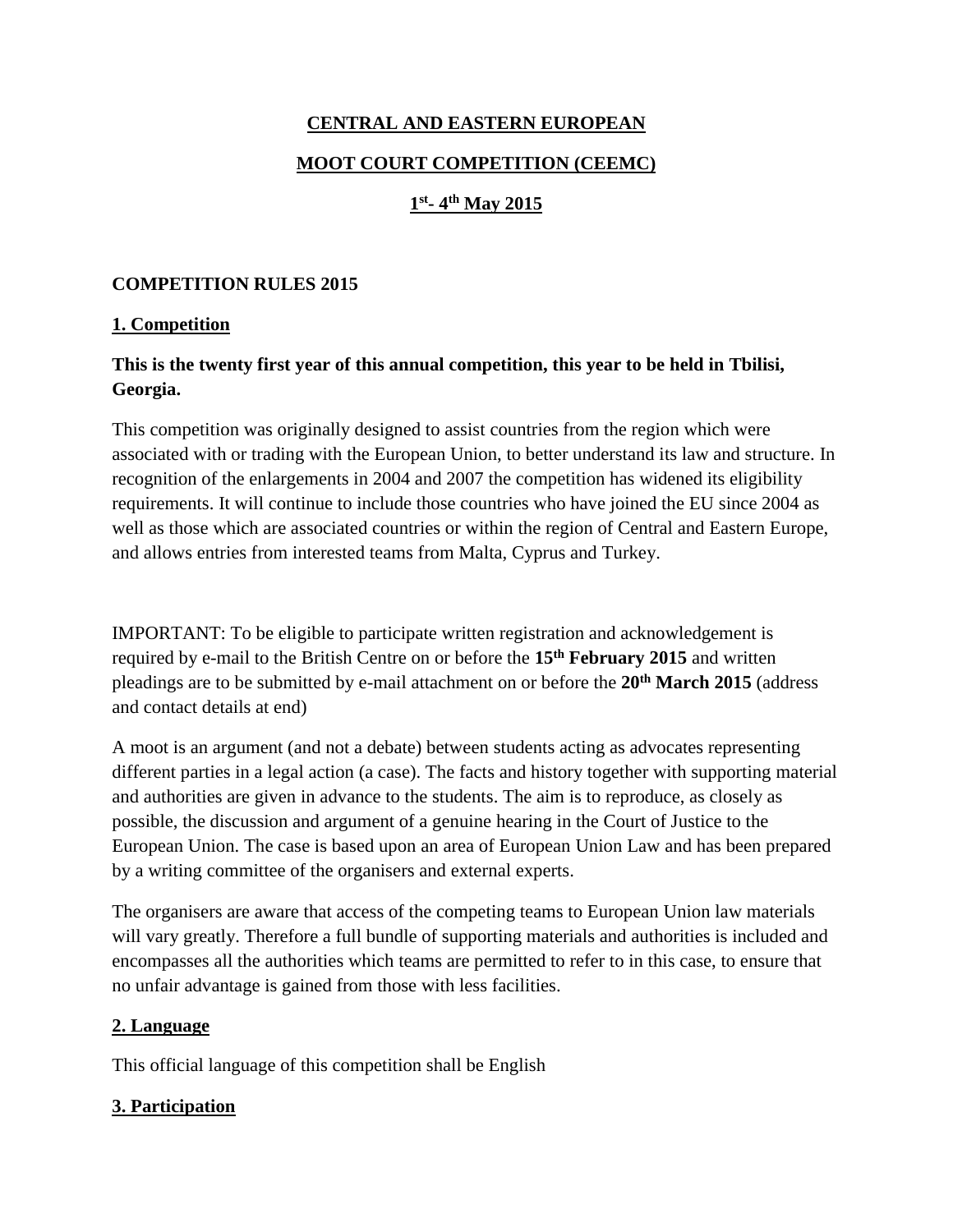The competition is open to all students, nationals of Central and East European states including southern states who have applied for entry or have recently entered the EU (specifically Turkey, Cyprus and Malta), who are enrolled on a course at a participating University or comprises a team of students currently studying at one university made up entirely of eligible nationals and:

- are not older than 30 years
- are not practising as a lawyer and
- have not previously participated in the oral rounds of this competition.

Although it is possible for any university (with participants who are nationals from the regions mentioned) to enter more than one team (of 3-4 members accompanied by one academic/ coach) in the written round of the competition, only one team per University may be selected to proceed to the oral rounds. The choice of team will be based upon the best written pleading submitted. In cases of doubt, please e-mail the organizers directly at the address below.

## **4. The Case**

This will be a problem based upon an area of European Union substantive and/or procedural law, containing a referral to the Court of Justice to the European Union from a Member State national court under Article 267 TFEU. Both written and oral pleadings on the part of applicant and respondent will be required from each competing team.

## **5. Scoring**

The competition will be held over four rounds.

## INITIAL ROUND

#### *1. Submission of written pleadings*

There are a maximum of 20 marks available from this round, where more than one team submits written pleadings then the team with the highest written pleading mark will be invited to participate in the oral round. Written pleadings should cover submissions on all questions unless teams are notified differently.

#### ORAL ROUNDS

#### *First Round*

In this round all teams will be invited to argue both the sides of the case. This will require members from the team to represent the appellant's case against another team arguing on behalf of the respondent and then represent the respondent's case against a different team arguing on behalf of the appellant. It is required that all members of the team speak as either respondent or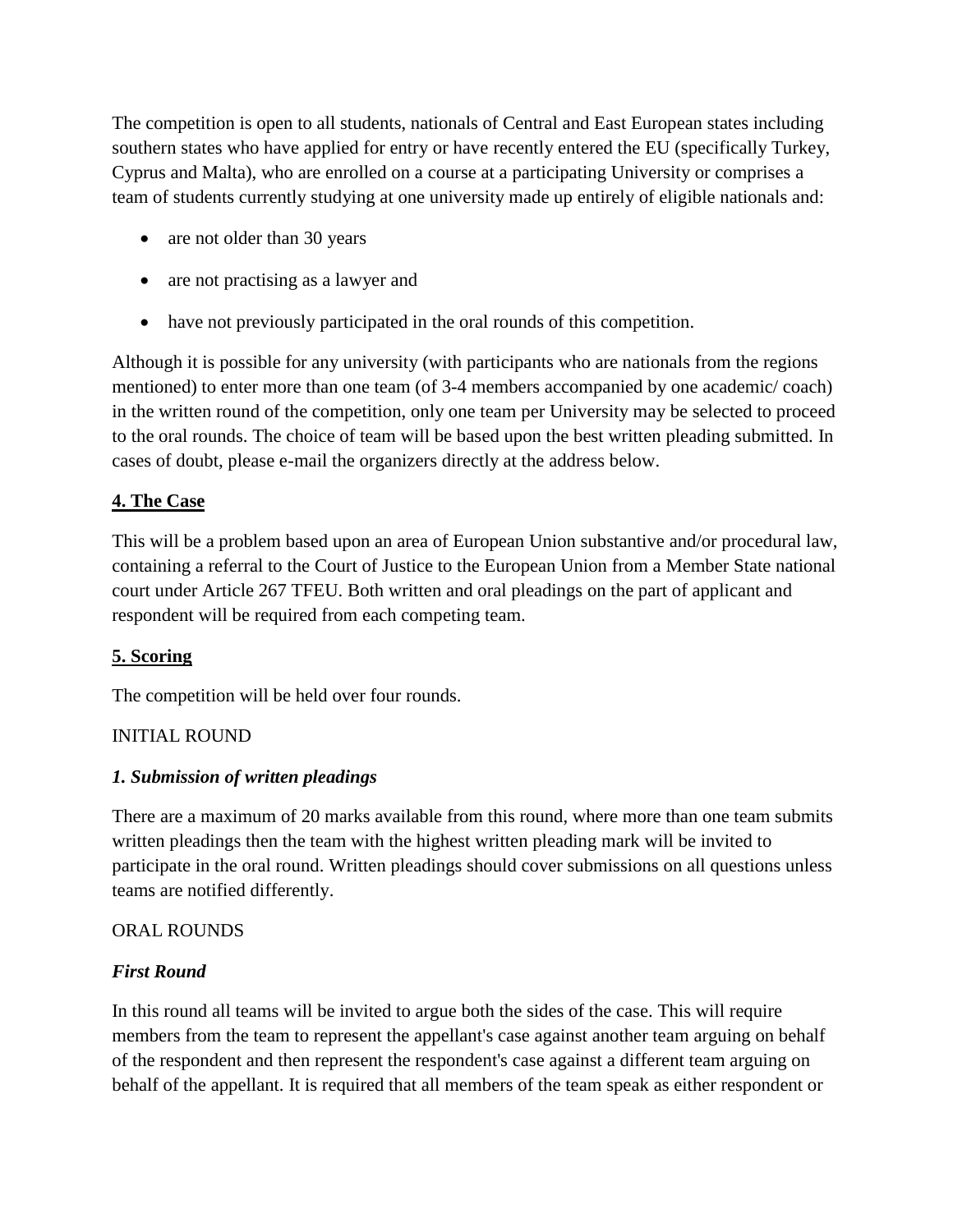applicant but it is not required that all members speak both as respondent and applicant during the first round. During this part of the competition, the courts will hear arguments on questions 1 and 3 of the questions referred by the fictitious EU Member State for a ruling by the Court to the European Union under the Article 267 TFEU procedure as well as the arguments on admissibility. Scores will be allocated at the conclusion of this round on the basis of both the written and oral pleadings.

The following scoring criteria will be applied throughout by the judges:-

| Criteria                                                      | <b>Maximum Points Awarded</b> |
|---------------------------------------------------------------|-------------------------------|
| Form and content of written pleadings (only in first round)   | 20                            |
| Style and quality of presentation in oral arguments           | 30                            |
| Effective and accurate use of provided materials              | 30                            |
| Team-work                                                     | 10                            |
| Effectiveness of reply/rejoinder                              | 20                            |
| Ability to respond effectively to judges' questions.          | 10                            |
| To this mark will be added the mark for the written pleadings | 20                            |

## *Second Round (Semi-Finals)*

In this round, the best teams from the first round will be invited to plead both sides of the case against other teams. This round will focus on the remaining problem questions, referred by the fictitious EU Member State national court for ruling by the CJEU as well as any additional questions required by the jury panel. Marks will be awarded for the same criteria as apply to the first round, with the exception that marks from written pleadings are no longer counted. It is necessary for all members of the team to speak both as applicant and respondent in the semifinals.

## *Third Round (Final)*

In the third round (final) each team will represent one side of the case (to be chosen by lot) and the judges will indicate which questions they wish to hear. Each member of the team is expected to speak in the final and so the team must be prepared to re-allocate those questions covered to ensure that each team member speaks. It is of course permissible for one member of the team to do the reply or rejoinder at this stage. The time allowed for the main argument of each party will be a maximum of 45 minutes and will not be extendable. Teams are expected at this stage to have the experience to ensure that their main arguments are fitted into the time allowed.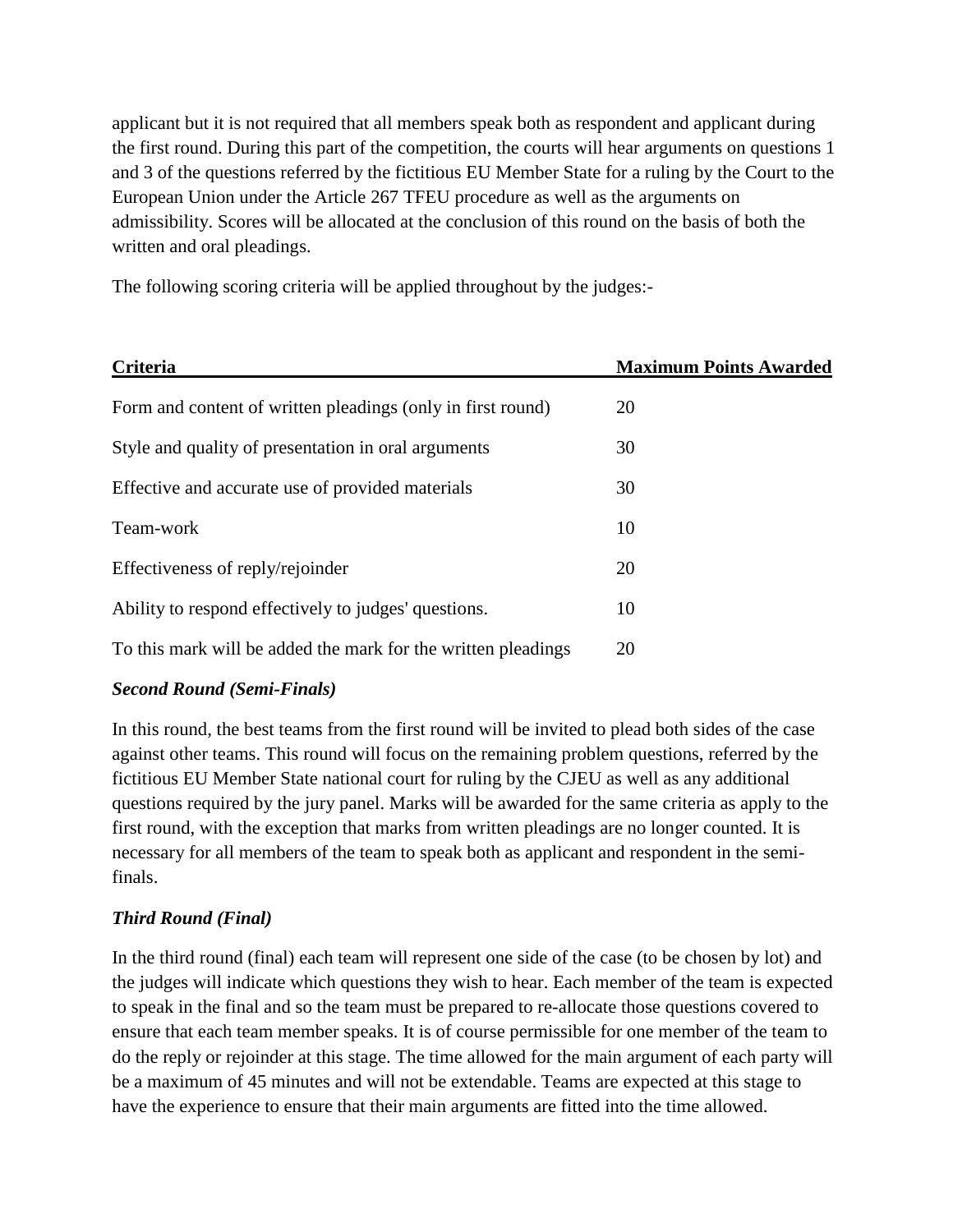Three judges will sit in the first and second round. A plenary court will be convened for the final.

The decision of the judges will be conclusive in selecting the semi-finalists, finalists and eventual winning team and best speaker.

A special prize of a short stage in the CJEU at Luxembourg will be awarded to the individual deemed to be the best speaker to be selected only from persons whose teams have participated in the Second and Third Oral rounds (i.e. semi-finalists or finalists).

Individual speaker book prizes will also be awarded

#### **Written and oral pleadings**

#### *Written pleadings*

ALL participating teams must prepare written pleadings for both applicant and defendant. This should be an outline of your case for both applicant and defendant, not exceeding 10 typed sides of argument on A4 paper each for the applicant and respondent respectively (no specific requirements for font or spacing are prescribed and an attached list of authorities is not included in the 10 pages allowance). Arguments should be set out in numbered paragraphs, which should be supported and cross-referenced to a separate list of the authorities on which it is intended to rely (this may also be cross referenced to the relevant page of the bundle).

One copy of each of your written pleadings for the respondent and applicant must be submitted and received by the organisers prior to 22.00 on the **20 th March 2015** and should be submitted to [d.ashmore@uw.edu.pl.](mailto:d.ashmore@uw.edu.pl) Due receipt of written pleadings will be confirmed by the organizers by **1 st April 2015**. No printed copies of the pleadings will be required.

The written pleadings should be accompanied by a completed copy of the team registration form as well as evidence of payment of the team registration fee of 150 euros.

ONLY teams lodging these pleadings in due time will be eligible to be invited to participate in the oral rounds of the competition.

In the event that more than one team sends written pleadings from one university, the team to participate will be that submitting the written pleadings awarded the highest mark.

A prize for the best written pleadings will be awarded by our main sponsors Clifford Chance.

#### *Oral Argument*

This argument need not be limited to the scope of the participant's written pleadings, but strict time limitations are to be maintained. Teams will be advised of the schedule of courts at registration on arrival in Warsaw .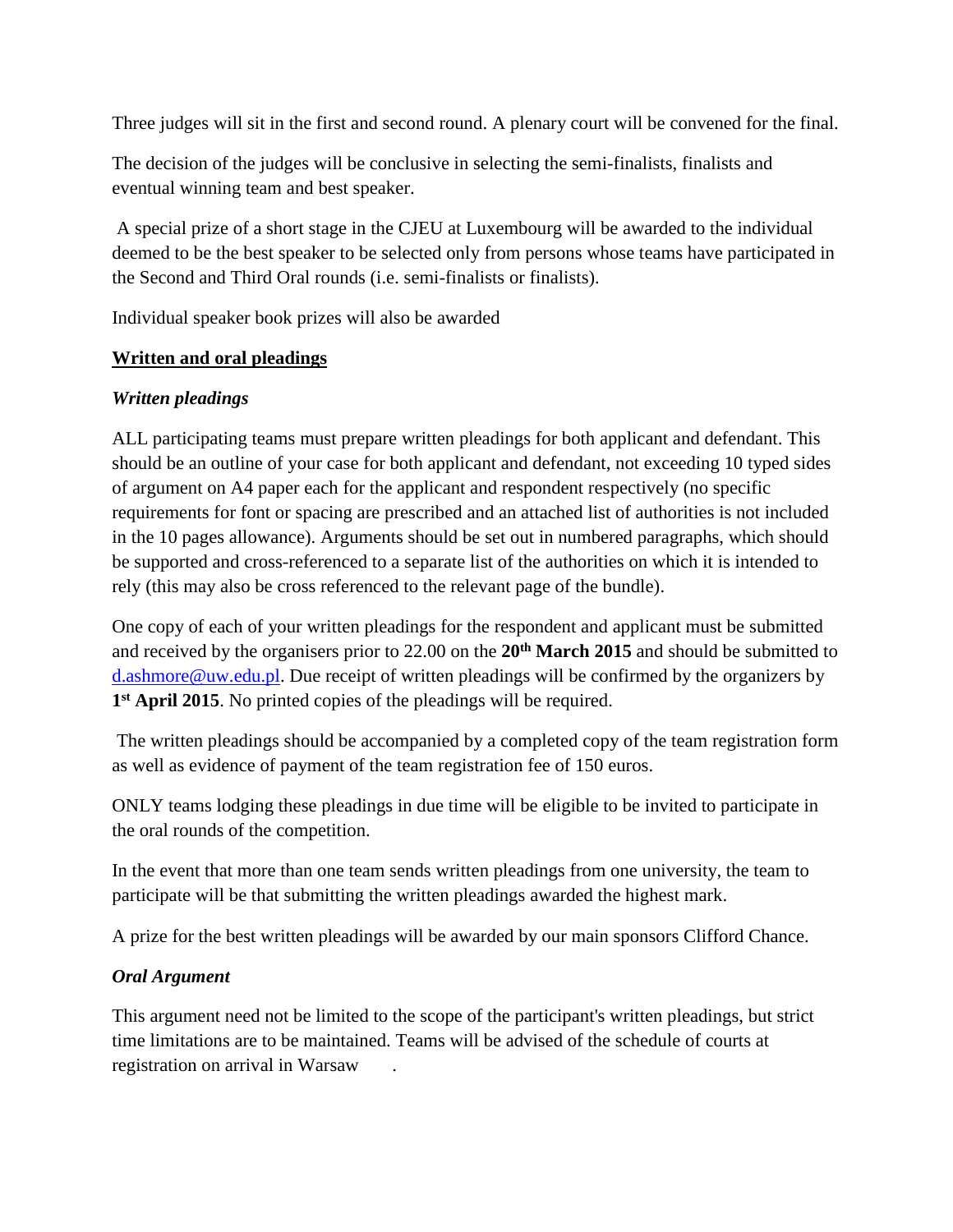The main argument of each party shall be presented within 20 minutes (in the final this will be 45 minutes)

The applicant then has 5 minutes to reply, but is limited in this reply to the matters raised in the defendant's oral pleadings.

The defendant then has 5 minutes to reply in rejoinder and is also limited to matters raised in the applicant's reply.

Permission must be sought of the President of the Court, if any time limit is to be exceeded. Only a further 5 minutes can be allowed at his/ her discretion.

## **6. Roles**

Each team may have up to four members. Teams should be in a position to argue both sides and can divide in which manner they wish to achieve that either as a full group or by dividing their teams so not all members of the teams will speak on each side.

However the rules do require that the judges will have heard from each member of the team individually at least once during the first oral round of the competition.

In the second and third rounds of the competition however judges will expect to hear from each of the team members in their presentations on behalf of both the applicant and respondent.

Please note a guidance video on how to moot is available for downloading from the CEEMC site link how to moot, with guidance tips from the CEEMC President AG Eleanor Sharpston.

## **7. Fees**

Fees are split into two parts:-

1. A registration fee of 150 euros to be paid at the submission of the written pleadings.

This may only be paid by bank transfer, bank details are provided below.

2. Oral round participation fee of 700 euros.

Each participating team is responsible for their return travel and any administrative or visa charges to Warsaw (details of consulates for visa applications and teams requiring visas are available on website) and any additional costs incurred due to earlier arrival or later departures. Our local organisers are also happy to provide team invitations for visa/ border crossings and any supporting sponsorship/ financial applications on request.

The oral round registration fee is required to participate in the first oral round in Tbilisi.